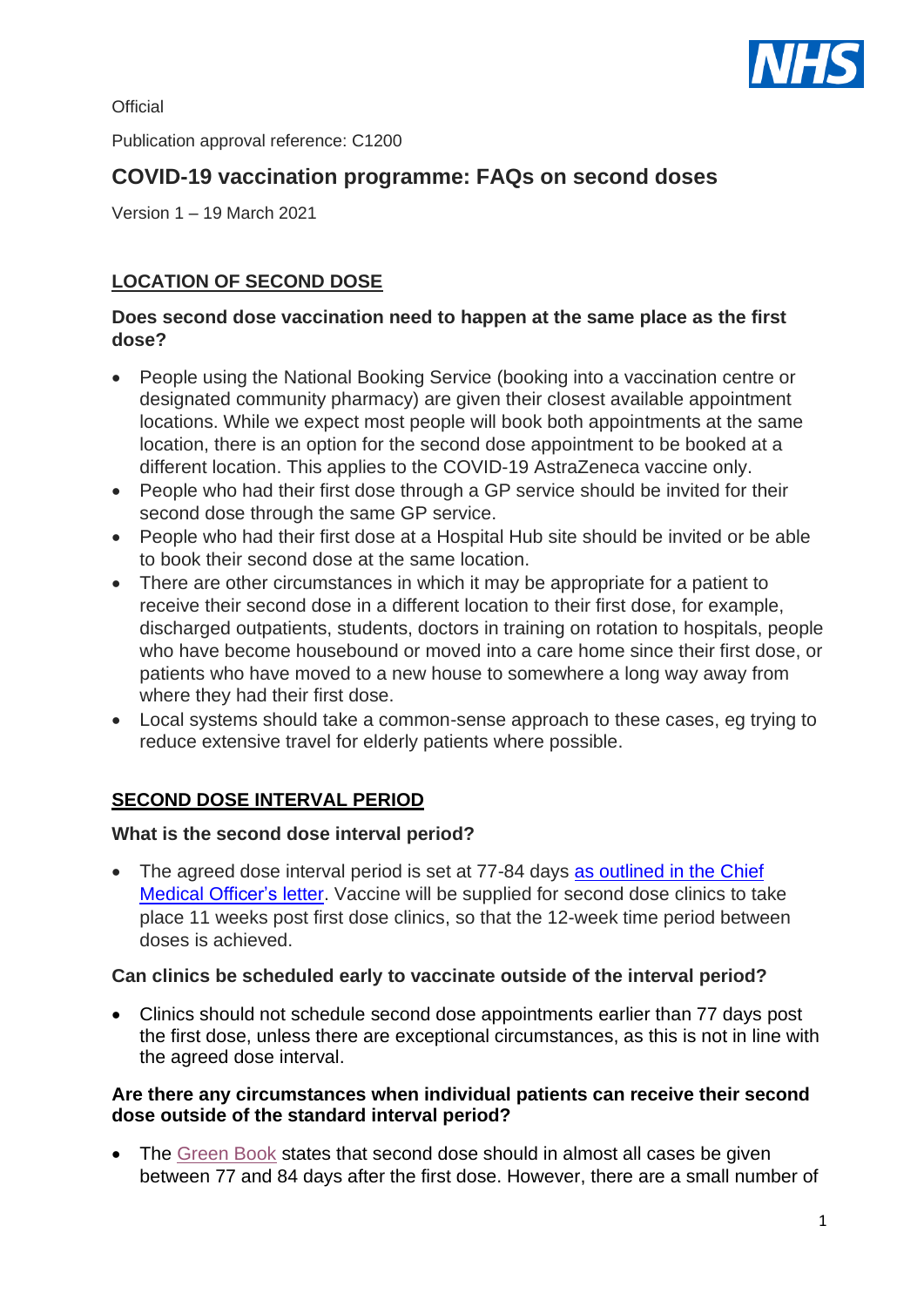circumstances when the second dose can be given at a different time interval, for example:

## Some patients with planned immunosuppressive therapy

- There are a small number of patients who are about to receive **planned immunosuppressive therapy and**, where clinically appropriate, should be considered for vaccination prior to commencing therapy (ideally at least two weeks before), when their immune system is better able to make a response.
- Where possible, it would also be preferable for the two-dose-schedule to be completed prior to commencing immunosuppression.
- This would entail offering the second dose at the recommended minimum for that vaccine (three or four weeks from the first dose) to provide maximum benefit that may not be received if the second dose was given during the period of immunosuppression.

### Homeless people and rough sleepers

- Given the vulnerabilities of **homeless people and rough sleepers**, local teams should exercise operational judgement and consider a universal offer, where those experiencing homelessness or rough sleeping are vaccinated alongside priority group 6 (as far as local teams consider appropriate).
- To maximise coverage in this group, JCVI also advise a first vaccine dose should be given, even if follow up for a second dose is likely to be uncertain, and that the dosing schedule can be compressed if that makes delivery of a second dose more certain.
- If an interval longer than the recommended interval is left between doses, the second dose should still be given. The course does not need to be restarted.

## **Can patients be vaccinated sooner than 77-84 days if it is operationally convenient?**

- Second doses should be offered within 77-84 days. The clinical evidence for the COVID-19 AstraZeneca vaccine shows better efficacy following a 12-week gap, which is the basis of the JCVI recommendation.
- However local areas should agree a pragmatic approach to giving doses earlier than this following a clinical assessment and weighing up risks and benefits.

# **SCHEDULING AND ADMINISTERING SECOND DOSES**

### **Can different vaccines be used for first and second doses?**

- The [Green Book](https://assets.publishing.service.gov.uk/government/uploads/system/uploads/attachment_data/file/961287/Greenbook_chapter_14a_v7_12Feb2021.pdf) states that the same vaccine used for the first dose must be used for the second, except in very exceptional circumstances. These exceptional circumstances are:
	- $\circ$  If the first product received is unknown or if they received a brand that is not available in the UK. In these circumstances every effort should be made to determine which vaccine the individual received for their first dose and to complete the two-dose course with the same vaccine.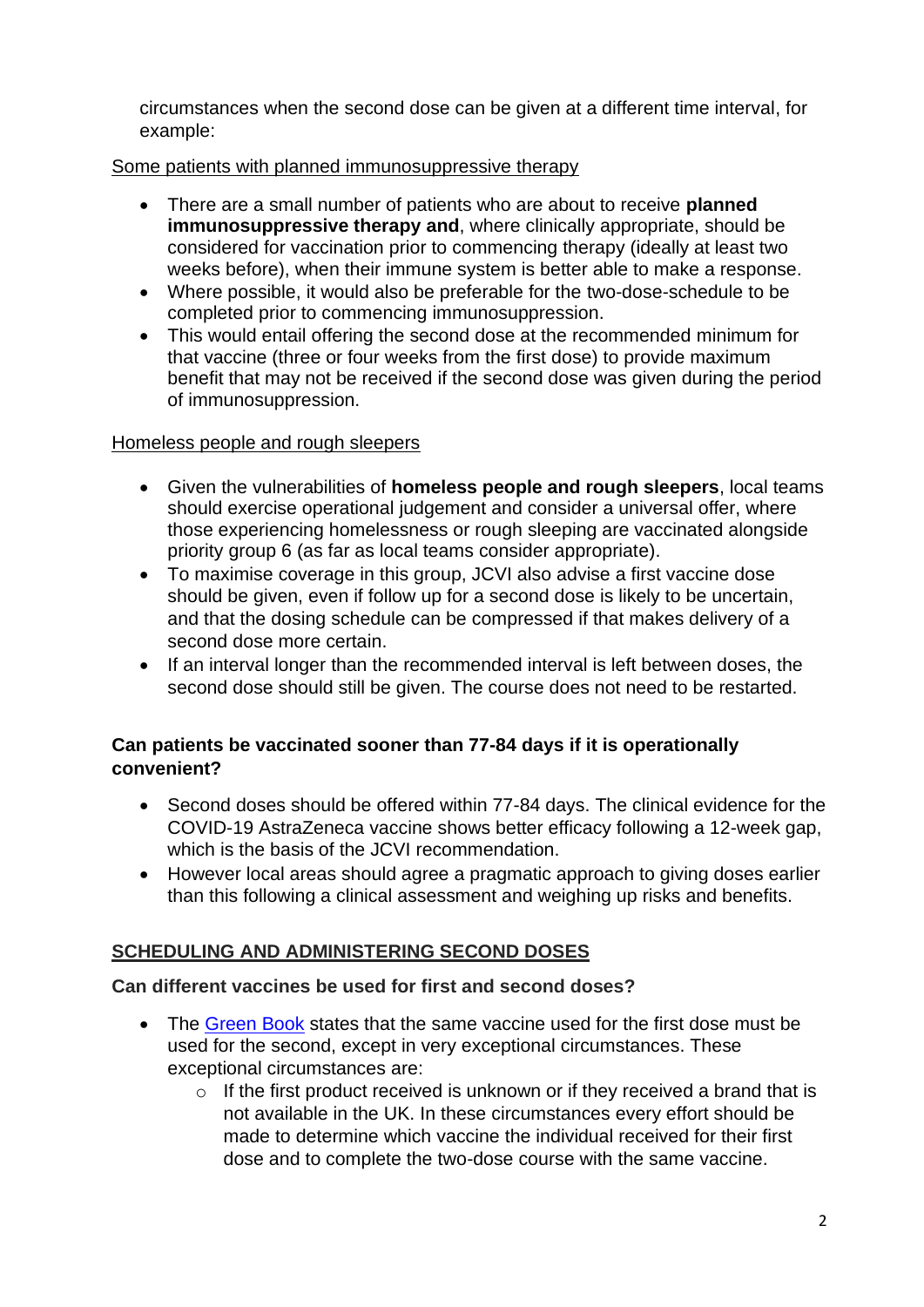- o If the patient initially had the Pfizer Vaccine in an LVC or HH clinic and has since become housebound. In these circumstances as the COVID-19 vaccine AstraZeneca can be transported, a second dose with this vaccine can be given.
- Those who experienced anaphylaxis reactions with the first dose of one brand of vaccine may be offered another vaccine if advised by an allergy specialist.

## **CONSENT**

#### **Does consent need to be obtained for the second dose, in particular in the case of care home residents?**

- The [Standard Operating Procedure](https://www.england.nhs.uk/coronavirus/publication/standard-operating-procedure-covid-19-local-vaccination-services-deployment-in-community-settings/) for Covid vaccination in community settings states that "the giving and obtaining of consent is viewed as a process, not a one-off event. Consent should still be sought on the occasion of each immunisation visit. Consent must be given voluntarily and freely". It is not necessary for care home staff to obtain a second consent form. The original consent forms include the second dose, as they describe consent for the full course. However, patients should have the opportunity to refuse the second dose – this may occur in the rare case of a side effect. Further details are available on NHS Futures web platform issued by the clinical workstream.
- If care home residents do not have capacity and the decision to vaccinate has been made on best interests or through an attorney, this would have been for the full course, so would not necessarily require a second process. However, at the time of the vaccination, there should be the opportunity for an individual or advocate to refuse consent. We expect this to be unlikely in most cases.

# **DATA AND RECORDING**

#### **How are first and second dose vaccination events recorded?**

- First and second dose vaccinations are to be recorded in the points of care system in an accurate and timely manner in order to start the allocation calculations. This is important for Pfizer in particular, as its supply is finite.
- Outcomes4Health differentiates between first and second doses.
- Once a first dose event has been recorded on the system this will trigger a second dose allocation requirement 11 weeks later.
- It is important that doses are recorded onto the points of care system at the point of vaccination to ensure clinical safety, eg ensuring that a patient receives the correct second dose.

# **VACCINE ALLOCATIONS AND SUPPLY**

#### **How do we manage any surplus doses?**

- Where there is surplus vaccine following second dose clinics, this should be used for first doses in the prevailing priority cohorts, for those patients who have been vaccinated prior to starting immunosuppression and who need a shorter interval between doses.
- For LVS in particular, every effort is being made to right-size Pfizer supply with the use of pack down in order to minimise surplus.